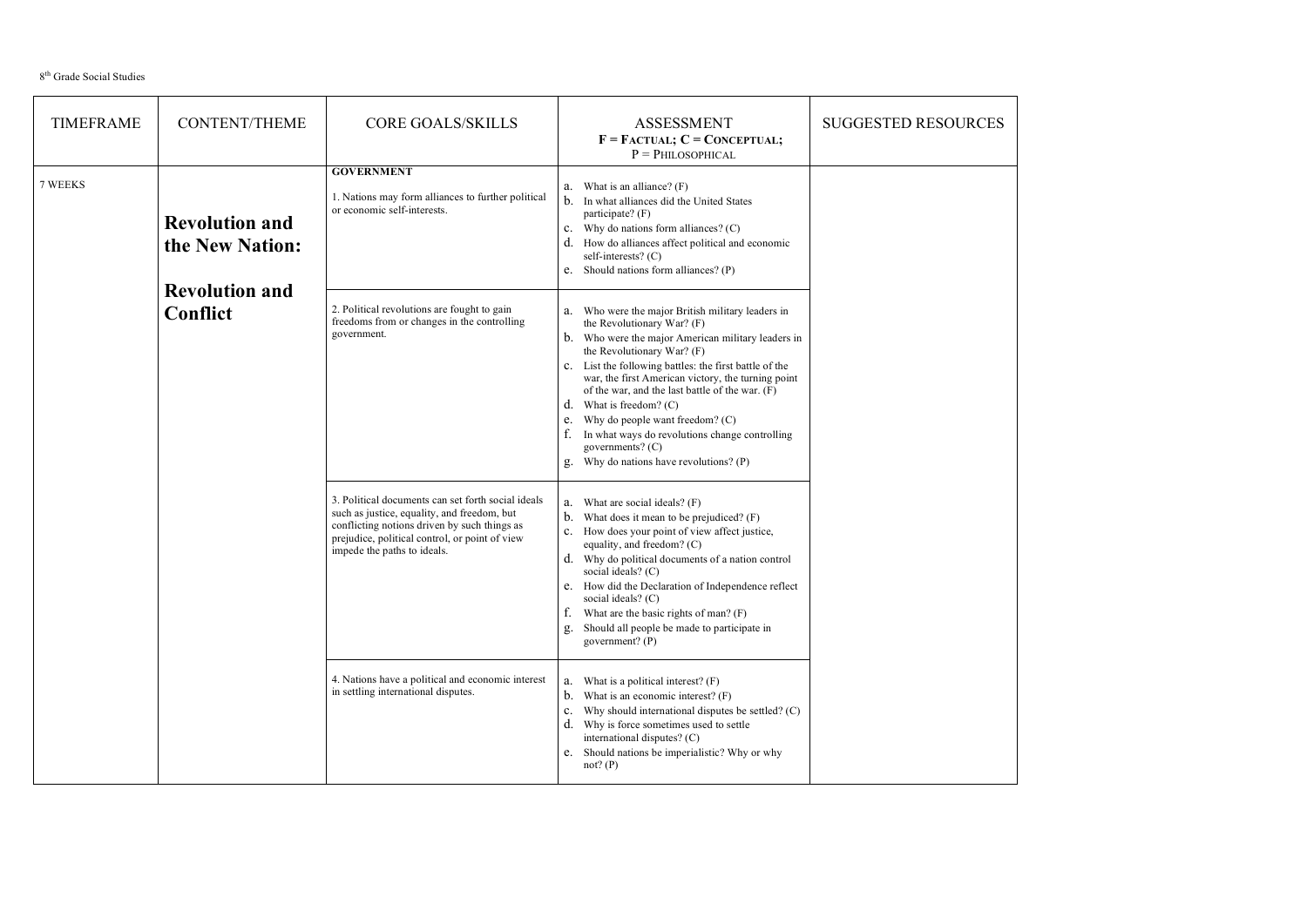|  | 5. Democratic governments seek public support<br>and use compromise to settle national policy<br>debates.                                                    | What is democracy? (F)<br>a.<br>$\mathbf{b}$ .<br>What is compromise? $(F)$<br>Why do democratic societies create political<br>c.<br>parties? $(C)$<br>Why do governments need public support? (C)<br>d.<br>Should political parties exist? (P)<br>e.                                                                                                                                                                                                      |  |
|--|--------------------------------------------------------------------------------------------------------------------------------------------------------------|------------------------------------------------------------------------------------------------------------------------------------------------------------------------------------------------------------------------------------------------------------------------------------------------------------------------------------------------------------------------------------------------------------------------------------------------------------|--|
|  | 6. Democracy is a type of government that<br>creates order and promotes individual and<br>collective rights.                                                 | How did the principle of "salutary neglect"<br>a.<br>change our relations with Great Britain? (F)<br>What is democracy? $(C)$<br>$\mathbf{b}$ .<br>How does democracy strike a balance<br>c.<br>between individual and collective rights? (C)<br>Is order an obtainable goal? (P)<br>d.<br>Whose definition of order should prevail? (P)<br>e.                                                                                                             |  |
|  | 7. A society's beliefs, values, and<br>experiences under foreign rule can lead to its<br>quest for independence.                                             | What is an alliance? $(F)$<br>a.<br>What was the Stamp Act? $(F)$<br>b.<br>What were some of the compromises made at<br>$c_{\cdot}$<br>the Constitutional Convention? (F)<br>What is independence? $(C)$<br>$d_{\cdot}$<br>How does tyranny breed desire for<br>e.<br>independence? $(C)$<br>Do a society's beliefs and values change by<br>evolution or revolution? (P)                                                                                   |  |
|  | 8. Emerging nations overcome obstacles to<br>establish democratic forms of government.                                                                       | What are several steps American colonists<br>a.<br>took to rid themselves of British rule? (F)<br>Who were some influential leaders that<br>$b_{-}$<br>encouraged resistance to the British? (F)<br>How did the British Parliament impede our<br>c.<br>quest for independence? (F)<br>Do all emerging nations have the same<br>$d_{\cdot}$<br>obstacles to overcome? (C)<br>What was most challenging obstacle the<br>e.<br>colonists had to overcome? (P) |  |
|  | <b>HISTORY</b><br>9. Political, ideological, religious and economic<br>belief systems influenced the colonization of<br>America and the American Revolution. | What rights did the colonists bring from their<br>a.<br>home countries? (F)<br>How did the belief systems impact the<br>b.<br>establishment of colonial governments? (C)<br>How did the belief systems serve as a cause of the<br>$\mathbf{c}$ .<br>American Revolution? (C)<br>How did the belief systems impact the formation<br>d.<br>of the early American government? (C)                                                                             |  |

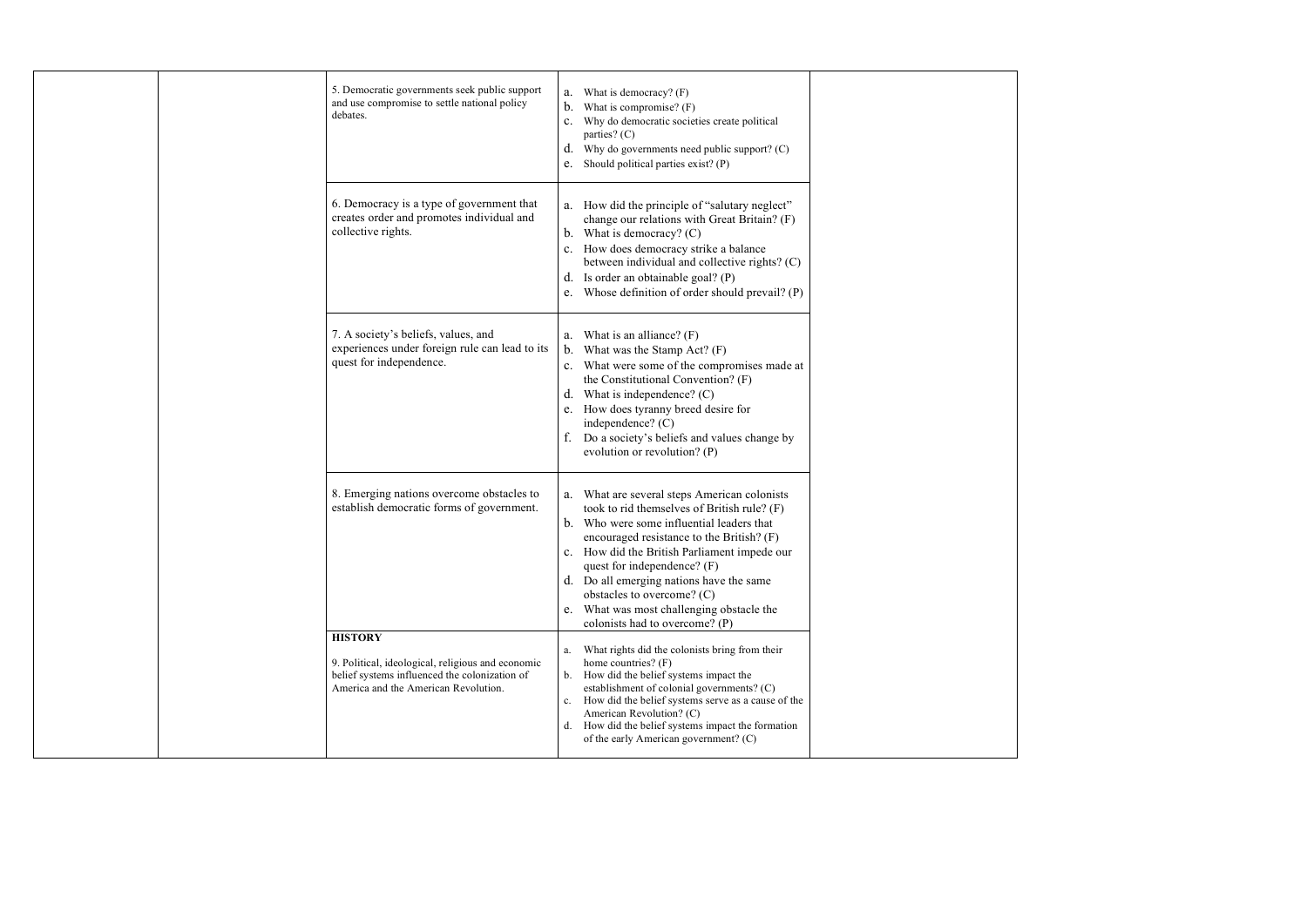| <b>ECONOMICS</b><br>10. Trade relationships guide foreign policy.                         | What is salutary neglect? $(F)$<br>What is triangular trade? (F)<br>$b_{\cdot}$<br>What is mercantilism? $(F)$<br>$\mathbf{c}$ .<br>How did mercantilism and trade influence<br>decisions with regard to relationships between<br>nations? $(C)$                                                            |
|-------------------------------------------------------------------------------------------|-------------------------------------------------------------------------------------------------------------------------------------------------------------------------------------------------------------------------------------------------------------------------------------------------------------|
| <b>CULTURE</b><br>11. War can stimulate, depress, or decimate the<br>economy of a nation. | What is war? $(F)$<br>a.<br>What effect did the American Revolution have on<br>b.<br>the colonial economy? $(F)$<br>How do wars affect an economy? $(C)$<br>$\mathbf{c}$ .<br>Why do wars differ in their impact on an<br>d.<br>economy? $(C)$<br>Are wars fought by governments or by people?<br>e.<br>(P) |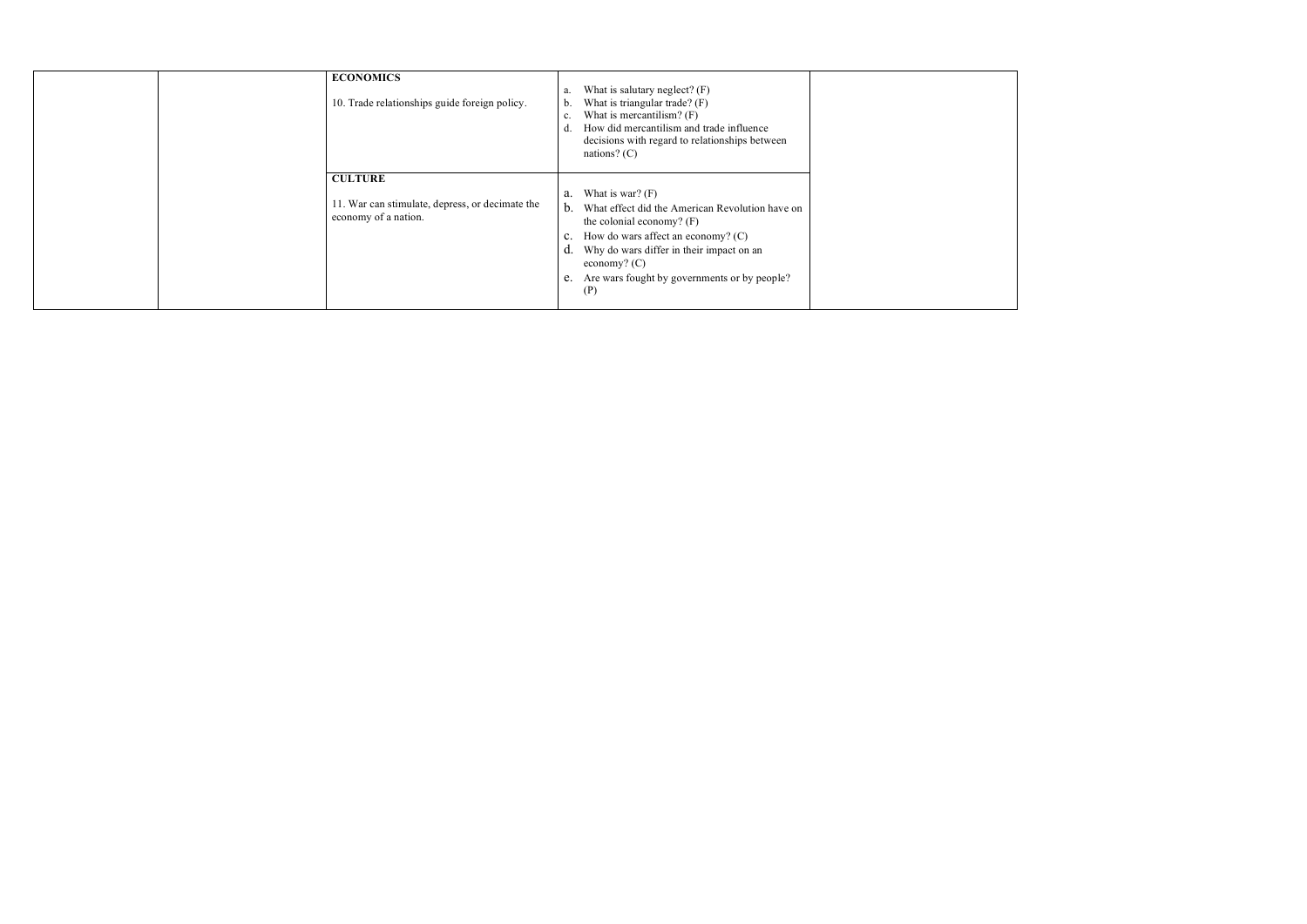

| <b>TIMEFRAME</b> | <b>CONTENT/THEME</b>                                                           | <b>CORE GOALS/SKILLS</b>                                                                                                                                     | <b>ASSESSMENT</b><br>$F =$ FACTUAL; $C =$ CONCEPTUAL;<br>$P =$ PHILOSOPHICAL                                                                                                                                                                                                                                                                                                                                                                                                 | <b>SUGGESTED RESOURC</b> |
|------------------|--------------------------------------------------------------------------------|--------------------------------------------------------------------------------------------------------------------------------------------------------------|------------------------------------------------------------------------------------------------------------------------------------------------------------------------------------------------------------------------------------------------------------------------------------------------------------------------------------------------------------------------------------------------------------------------------------------------------------------------------|--------------------------|
| 11 WEEKS         | <b>The United States</b><br><b>Constitution:</b><br>Change and<br>Continuity   | 1. The beliefs and values of people are reflected<br>in government.                                                                                          | What are the Articles of Confederation? (F)<br>a.<br>b. What were the achievements and shortcomings of<br>the Articles of Confederation? (F)<br>c. What are some of the values that the Preamble<br>reflects? $(F)$<br>d. What are the six $(6)$ purposes of government<br>listed in the Preamble? (F)<br>e. How are certain beliefs and values of a society<br>reflected in a democracy? (C)<br>Should all governments reflect the beliefs and<br>values of its people? (P) |                          |
|                  |                                                                                | 2. The framework of the government develops in<br>relation to changes in values, ideas, and events.                                                          | a. What is the two-step process in Article V that<br>allows the Constitution to change? (F)<br>$b_{-}$<br>Why do constitutions change? (C)<br>Should constitutions call for formal change? (P)<br>$\mathbf{c}$ .                                                                                                                                                                                                                                                             |                          |
|                  |                                                                                | 3. Regulating the balance between an individual's<br>rights and society's needs is one function of a<br>democratic government.                               | a. What are some of the individual rights protected<br>in the Bill of Rights? (F)<br>b. How do constitutions protect the rights of<br>society? $(C)$<br>Whose rights are more important in a<br>$c_{\cdot}$<br>democracy—the individual or the group? (P)                                                                                                                                                                                                                    |                          |
|                  |                                                                                | 4. In order to ensure the protection of individuals'<br>rights and to maintain the common good, a<br>government's power may be limited by a<br>constitution. | a. How does the U.S. Constitution limit the federal<br>government on behalf of the people? (F)<br>b. Why do governments write constitutions? (C)<br>What is the most important way a constitution<br>limits government? (P)<br>d. Can a country protect its people without a<br>constitution? $(P)$                                                                                                                                                                          |                          |
|                  | <b>Structure and</b><br><b>Principles of</b><br>Government:<br>Cooperation and | 1. Power is separated in some<br>governments in order to protect the rights<br>of people.                                                                    | a. How is power divided in our federal government?<br>(F)<br>b. How does a separation of power protect the<br>people? $(C)$<br>c. How does a separation of power cause conflict in<br>government? $(C)$<br>d. Should all governments separate the power to<br>protect the people? $(P)$                                                                                                                                                                                      |                          |
|                  |                                                                                |                                                                                                                                                              |                                                                                                                                                                                                                                                                                                                                                                                                                                                                              |                          |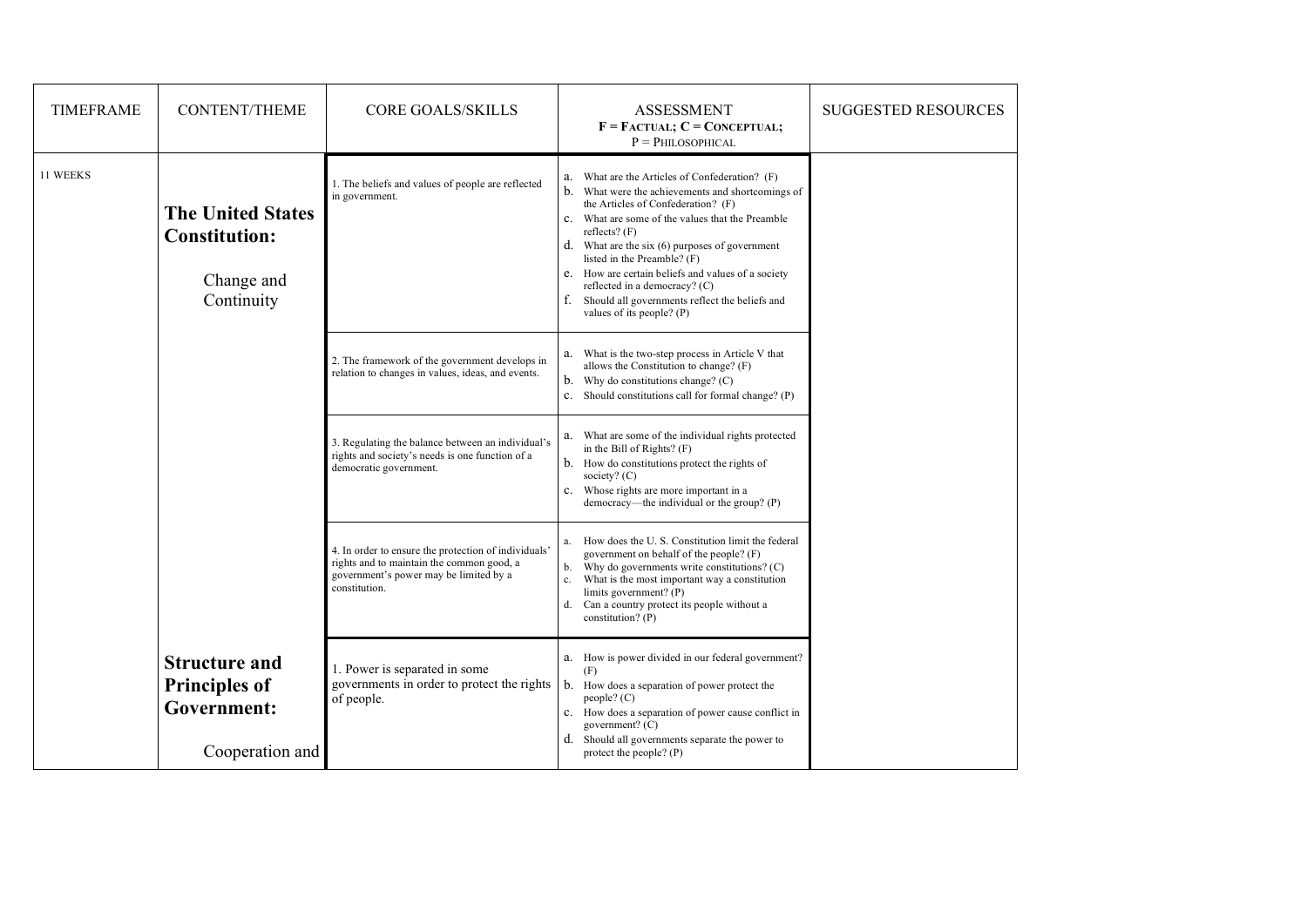| Compromise                                                                                  | 2. A system of cooperation and compromise is<br>important in a democratic government.                    | What is the checks and balances system in<br>a.<br>American government? (F)<br>What is the $3/5$ compromise? (C)<br>b.<br>How does the checks and balances system<br>$\mathbf{c}$ .<br>safeguard the rights of the people in a<br>democracy? (C)<br>Are cooperation and compromise within<br>d.<br>government possible in a democratic society? (P)     |  |
|---------------------------------------------------------------------------------------------|----------------------------------------------------------------------------------------------------------|---------------------------------------------------------------------------------------------------------------------------------------------------------------------------------------------------------------------------------------------------------------------------------------------------------------------------------------------------------|--|
|                                                                                             | 3. Democratic government implies limited<br>government.                                                  | What is popular sovereignty? $(F)$<br>a.<br>How does a limited government protect the<br>b.<br>people? $(C)$<br>Can a democratic government ever be too<br>$\mathbf{c}$ .<br>limited? $(P)$<br>How does an imbalance of power between the<br>d.<br>branches of American government jeopardize the<br>concept of limited government? (P)                 |  |
|                                                                                             | 4. Democracy derives its power from the people.                                                          | How are the people represented in the two houses<br>of Congress? (F)<br>How do we see the power of the people in the<br>$b_{\cdot}$<br>executive branch of our government? (F)<br>What is a census? $(F)$<br>$\mathbf{c}$ .<br>What is the electoral college? (F)<br>d.<br>Is the will of the people equally represented in the<br>judicial branch? (P) |  |
| <b>Civic</b><br><b>Participation in a</b><br>Representative<br>Democracy:<br>Roles, Rights, | 1. Factions compete for control of<br>government.                                                        | What were the two earliest political<br>a.<br>parties in the U.S.? $(F)$<br>What is the difference between a political<br>$b_{\cdot}$<br>party and a special interest group? (F)<br>c. Why do political parties emerge in a<br>democracy? (F)<br>d. Are political parties necessary in a<br>$democracy?$ (C)                                            |  |
| and<br><b>Responsibilities</b>                                                              | 2. Democratic citizenship is a privilege that<br>confers not only rights but also responsibilities.      | What are some of our responsibilities as citizens?<br>a.<br>What are some of our rights as citizens? (F)<br>b. How can citizens play a more active role in<br>government? $(C)$<br>Should the rights of American citizens be limited<br>$\mathbf{c}$ .<br>to ensure domestic security? (P)                                                              |  |
|                                                                                             | 3. Democratic participation, membership, and<br>money afford the opportunity to influence<br>government. | What political institutions influence American<br>government? (F)<br>Why is participation declining in the electoral<br>b.<br>process? (C)<br>How does the lack of citizen participation affect<br>$\mathbf{c}$ .<br>democracy? (C)                                                                                                                     |  |

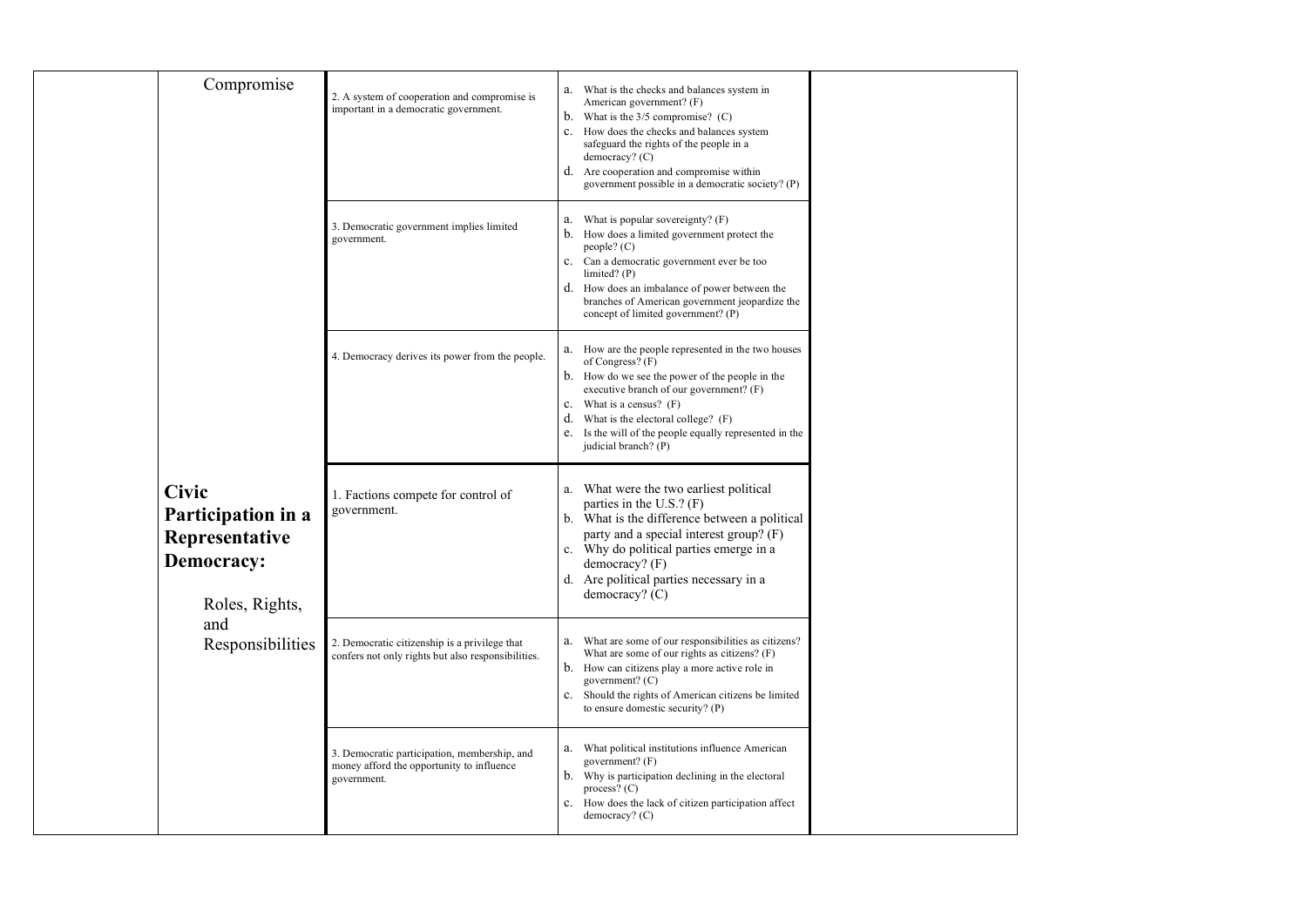|                                                                    | 4. Individuals and groups that participate in the<br>political process possess a political ideology that<br>governs their values, beliefs, and positions on<br>various issues. | a. What democratic values are generally supported<br>by a conservative, moderate, and liberal? (C)<br>b. How do people develop their individual<br>ideologies? $(C)$<br>c. Why do citizens possess different political<br>beliefs? (P)                                                                                                                                                                                                                                        |
|--------------------------------------------------------------------|--------------------------------------------------------------------------------------------------------------------------------------------------------------------------------|-------------------------------------------------------------------------------------------------------------------------------------------------------------------------------------------------------------------------------------------------------------------------------------------------------------------------------------------------------------------------------------------------------------------------------------------------------------------------------|
| <b>State and Local</b><br>Government:<br>Order and<br>Independence | 1. State and local governments are<br>interdependent of each other and the national<br>government.                                                                             | a. What are the major powers of state<br>governments? $(F)$<br>b. What are the three branches of Pennsylvania<br>state government? (F)<br>c. How do local governments interact with the<br>Pennsylvania state government? (C)<br>d. How do levels of government compete for<br>power? $(C)$<br>Should local and state governments have<br>e.<br>complete power over the education within a<br>state? $(P)$                                                                    |
|                                                                    | 2. State and local governments reflect the<br>beliefs, values, and experiences of citizens.                                                                                    | a. What major changes have been made to the<br>structure of Pennsylvania's government since<br>colonial times? (F)<br>b. What values and beliefs are reflected in the<br>Preamble to the Pennsylvania Constitution?<br>(F)<br>c. How does the Pennsylvania government<br>protect the rights of the people? $(F)$<br>d. Why might local governments in<br>Pennsylvania provide different services and<br>enact different laws than local governments<br>in other states? $(C)$ |
|                                                                    | 3. Economic conditions within a state affect<br>the structure, powers, and duties of state and<br>local governments.                                                           | a. How do state and local governments raise<br>revenues? $(F)$<br>b. What are some criticisms of the property tax<br>system? $(F)$<br>c. What are major categories of spending for<br>state and local governments? (F)<br>d. How do economic conditions impact state<br>and local governments? (P)                                                                                                                                                                            |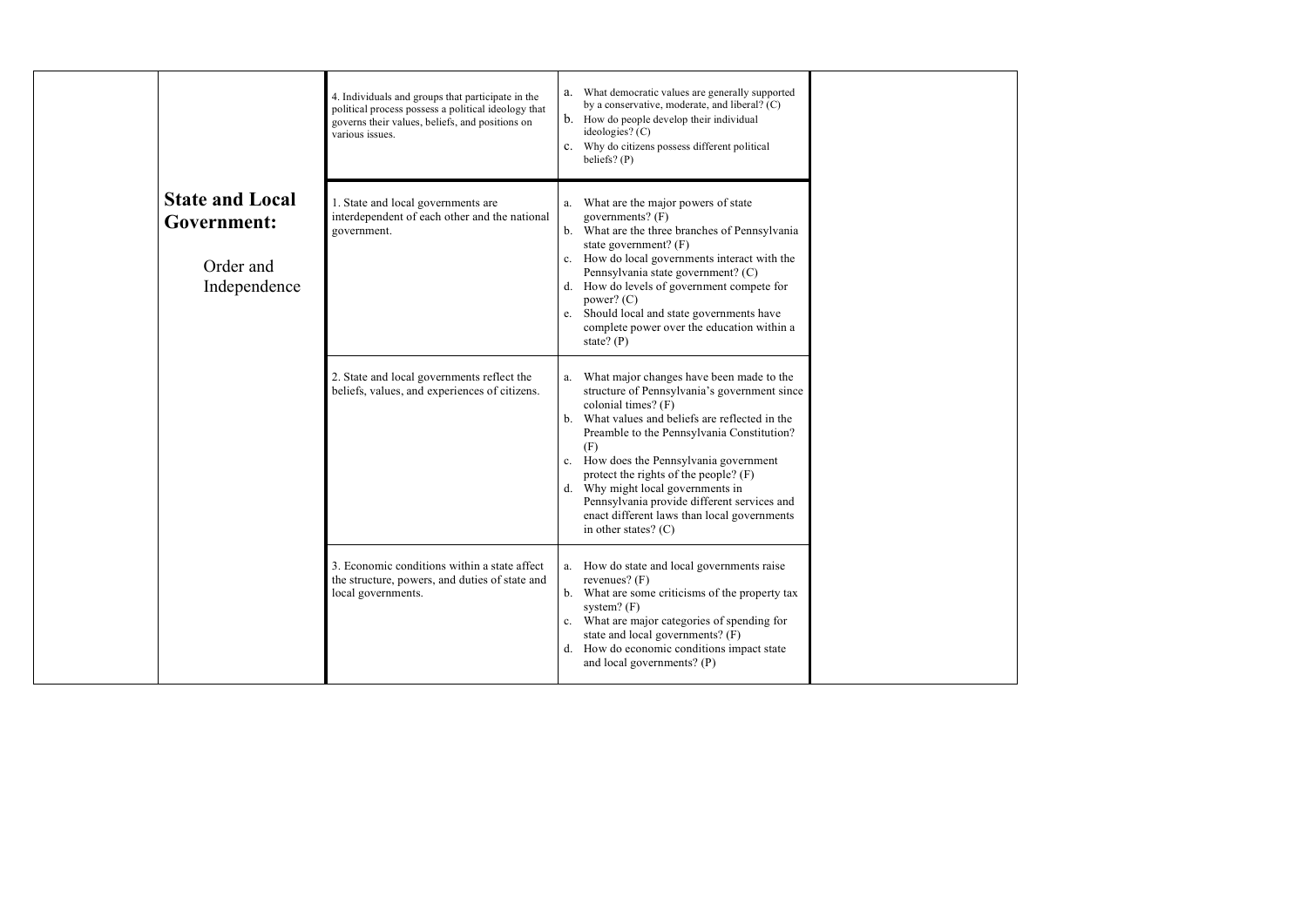|  | 4. State and local governments create laws<br>and rules to establish order and provide<br>services. | What services do state and local<br>a.<br>governments provide? (F)<br>What responsibilities do state and local<br>$\mathfrak{b}.$<br>government officials have? (F)<br>c. What is the structure and function of the<br>court system in Pennsylvania? (F)<br>d. What government agencies provide services<br>for citizens of state and local governments?<br>e. How do state and local governments make<br>laws? (F) |  |
|--|-----------------------------------------------------------------------------------------------------|---------------------------------------------------------------------------------------------------------------------------------------------------------------------------------------------------------------------------------------------------------------------------------------------------------------------------------------------------------------------------------------------------------------------|--|
|--|-----------------------------------------------------------------------------------------------------|---------------------------------------------------------------------------------------------------------------------------------------------------------------------------------------------------------------------------------------------------------------------------------------------------------------------------------------------------------------------------------------------------------------------|--|

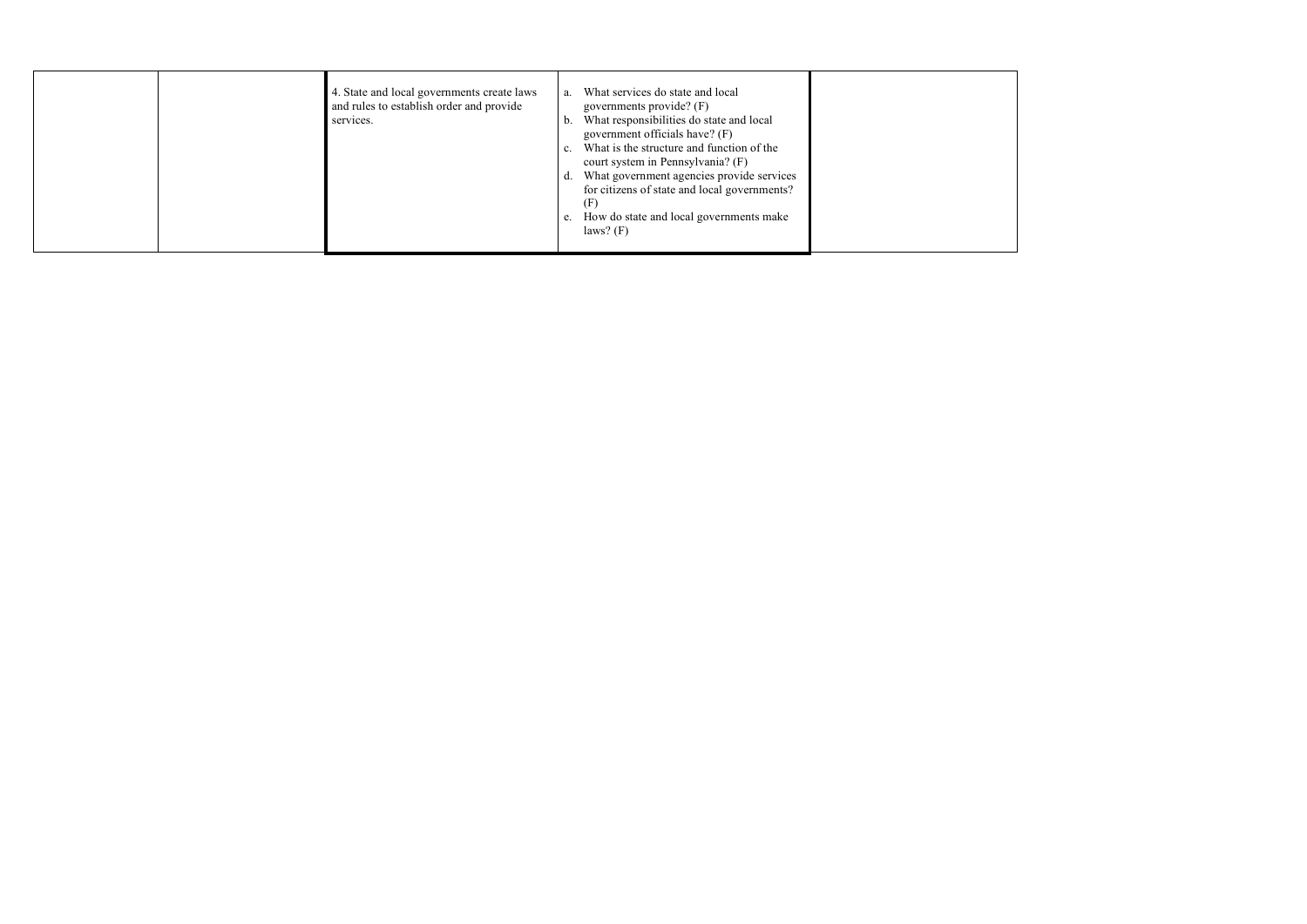

| <b>TIMEFRAME</b> | <b>CONTENT/THEME</b>                                     | <b>CORE GOALS/SKILLS</b>                                                                                                                                                                                | <b>ASSESSMENT</b><br>$F =$ FACTUAL; $C =$ CONCEPTUAL;<br>$P =$ PHILOSOPHICAL                                                                                                                                                                                                                                                                                                                                                                                                                                                                                | <b>SUGGESTED RESOURC</b> |
|------------------|----------------------------------------------------------|---------------------------------------------------------------------------------------------------------------------------------------------------------------------------------------------------------|-------------------------------------------------------------------------------------------------------------------------------------------------------------------------------------------------------------------------------------------------------------------------------------------------------------------------------------------------------------------------------------------------------------------------------------------------------------------------------------------------------------------------------------------------------------|--------------------------|
| 9 WEEKS          | <b>Expansion and</b><br><b>Reform</b><br>$(1801 - 1861)$ | <b>CULTURE</b><br>1. Immigration, urbanization, and<br>industrialization generate increased<br>social conflict as different cultures, with<br>different values and beliefs, come into<br>contact.       | What are three (3) problems associated with<br>a.<br>immigration in the cities? $(F)$<br>From what parts of Europe did early immigrants<br>come? (F)<br>What are immigration, urbanization, and<br>$\mathbf{c}.$<br>industrialization? (F)<br>d. How did immigration, urbanization, and<br>industrialization affect the United States in the<br>early to mid-1800's? (F)<br>Why do cultures have different values and<br>e.<br>beliefs? $(C)$<br>Why is it important to know and understand other<br>cultures? $(C)$<br>Should cultures interact? (P)<br>g. |                          |
|                  |                                                          | 2. Leaders, groups and ordinary citizens can raise<br>the social conscience in a community and create<br>change by generating debate on issues of public<br>concern and by motivating people to action. | What is social conscience? (F)<br>a.<br>b.<br>What is public concern? $(F)$<br>c. How might debate and compromise resolve an<br>issue? $(C)$<br>d. How are people politically motivated? $(C)$<br>e. Does public debate create change? (P)                                                                                                                                                                                                                                                                                                                  |                          |
|                  |                                                          | <b>ECONOMICS</b><br>3. Governments use tariffs to regulate trade and<br>to protect national business interests.                                                                                         | a. What is a tariff? $(F)$<br>b. How do governments regulate trade? (F)<br>Why is it necessary to regulate trade? (C)<br>$\mathbf{c}$ .<br>d. Why do governments protect national business<br>interests? $(C)$<br>a. Should governments set tariffs? (P)                                                                                                                                                                                                                                                                                                    |                          |
|                  |                                                          | 4. Banks channel funds from savers to borrowers<br>and investors to simulate the economy.                                                                                                               | a. What is a bank? $(F)$<br>b.<br>What is an investor? $(F)$<br>How do borrowers and investors stimulate the<br>$\mathbf{c}$ .<br>economy? $(C)$<br>d. Why didn't the government control the economy<br>in the early $1800$ 's? (C)<br>e. Should the government play a role in regulating<br>the economy? $(P)$                                                                                                                                                                                                                                             |                          |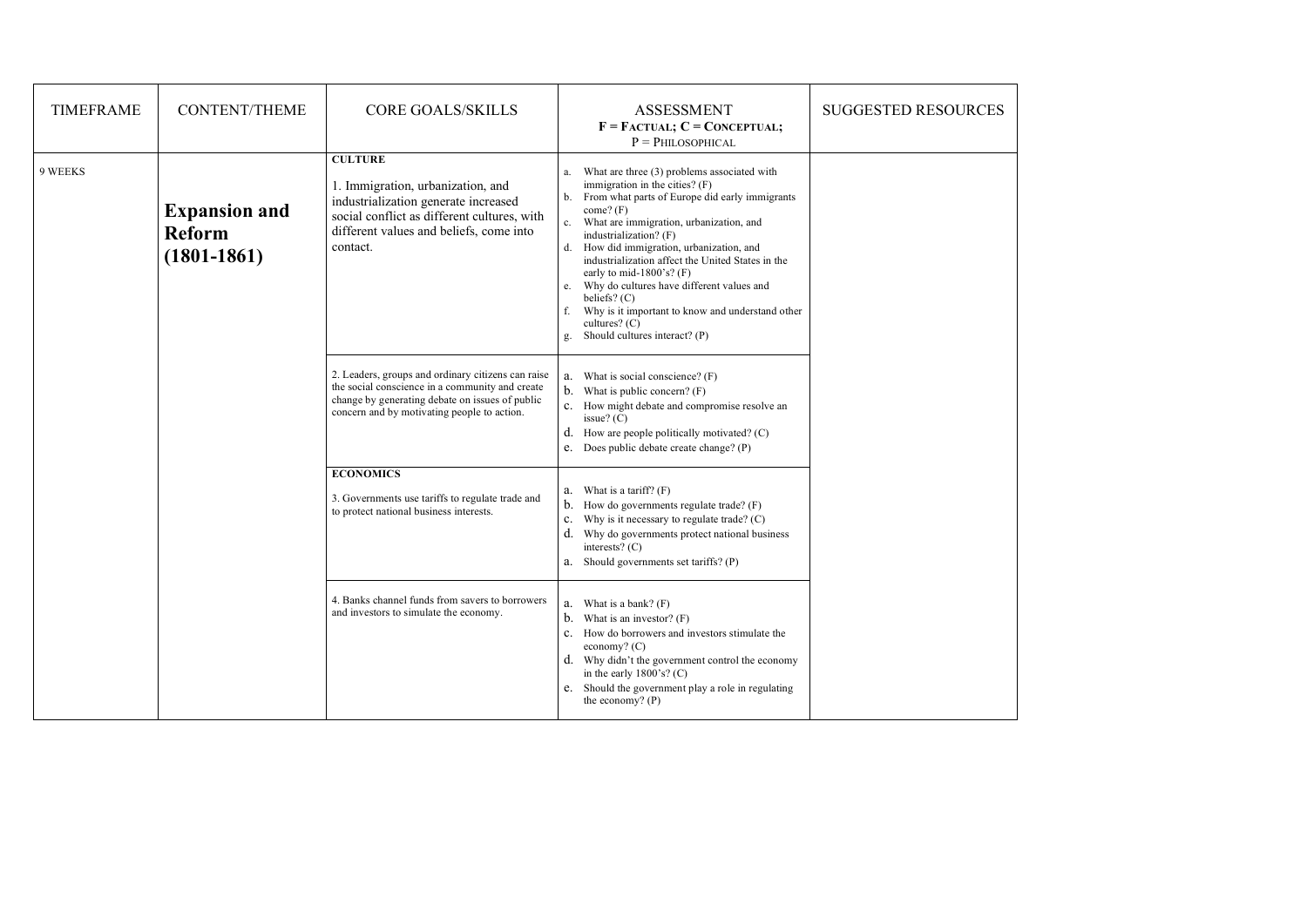| <b>GOVERNMENT</b><br>5. Labor movements seek to protect and extend<br>the rights of workers.                                                      | a. What is labor? $(F)$<br>Who are the early labor leaders? (F)<br>$\mathbf{b}$ .<br>What led to the labor movement? (F)<br>c.<br>d. How did labor movements affect the growth of<br>cities? (C)<br>Why does the government try to protect workers'<br>e.<br>rights? $(C)$<br>f.<br>Should the government protect workers' rights?<br>(P)                                                                                                                                                                            |  |
|---------------------------------------------------------------------------------------------------------------------------------------------------|----------------------------------------------------------------------------------------------------------------------------------------------------------------------------------------------------------------------------------------------------------------------------------------------------------------------------------------------------------------------------------------------------------------------------------------------------------------------------------------------------------------------|--|
| 6. During this era the new government was<br>established and new political parties were<br>formed.                                                | What was the job of the cabinet? $(F)$<br>a.<br>Who were the key people of early American<br>b.<br>government? $(F)$<br>How were the first political parties formed and<br>$c_{-}$<br>what were they? $(F)$<br>How did the Alien and Sedition Acts and the<br>$d_{\cdot}$<br>Virginia and Kentucky Resolutions challenge the<br>Constitution? (C)<br>What was the significance of Marbury vs.<br>e.<br>Madison? (C)                                                                                                  |  |
| <b>GOVERNMENT/ECONOMICS</b><br>7. Sectional conflicts can potentially threaten<br>political unity or undermine the economic power<br>of a nation. | Who are the early labor leaders? (F)<br>a.<br>What is sectionalism? (F)<br>$\mathbf{b}$ .<br>c. How does sectionalism threaten the unity of the<br>United States? (F)<br>d. How does sectionalism threaten the unity of a<br>nation? $(C)$<br>e. Why does sectionalism threaten the economic<br>power of a nation? (C)<br>f. Does sectionalism threaten a nation? $(P)$                                                                                                                                              |  |
| <b>CULTURE/GOVERNMENT</b><br>8. Changing social and political beliefs lead to<br>legislative and public policy reforms.                           | a. Who were three (3) important women reformers<br>during the expansion and reform era? $(F)$<br>b. Who were three (3) significant abolitionist<br>leaders during the expansion and reform era? (F)<br>What are reforms? $(F)$<br>c.<br>d. What factors lead to legislative reform in the<br>United States? (F)<br>e. Why do social and political beliefs lead to policy<br>reforms? $(C)$<br>How do political leaders and citizens play a role<br>in reform? $(C)$<br>Should governments initiate reform? (P)<br>g. |  |

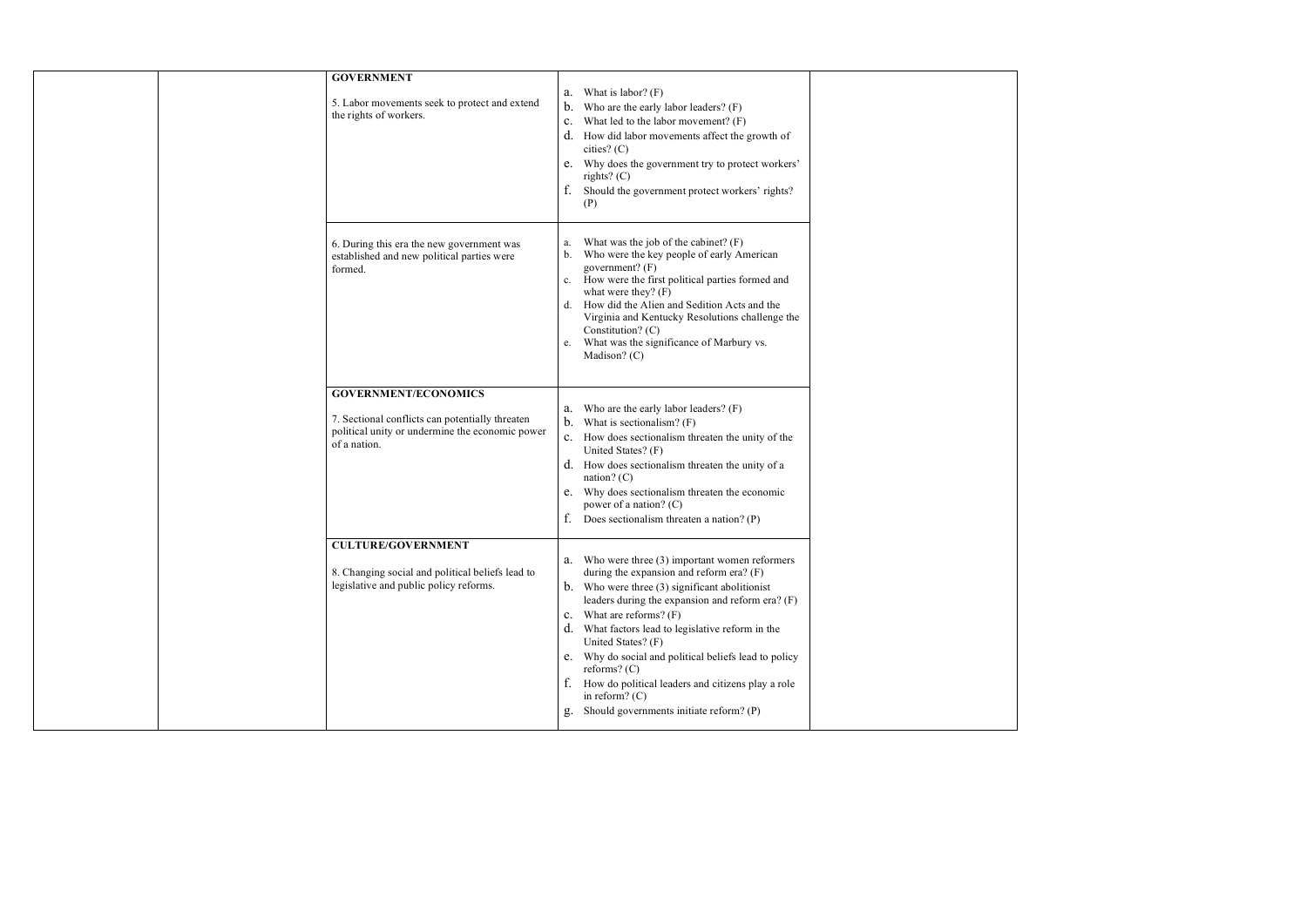| 9. Social and political reformers use<br>public demonstrations and persuasive<br>media techniques to gain support for their<br>cause.                                                    | a.<br>b.<br>$\mathbf{c}$ .<br>d.<br>e.               | What is social conscience? $(F)$<br>What is a public demonstration? $(F)$<br>What techniques are used to gain media support<br>for government? $(F)$<br>Why are social changes more prevalent in<br>democracies? (C)<br>Why are public demonstrations effective? (C)<br>Should governments allow demonstrations? (P)                                                                                                                                                                                                                                                                                          |  |
|------------------------------------------------------------------------------------------------------------------------------------------------------------------------------------------|------------------------------------------------------|---------------------------------------------------------------------------------------------------------------------------------------------------------------------------------------------------------------------------------------------------------------------------------------------------------------------------------------------------------------------------------------------------------------------------------------------------------------------------------------------------------------------------------------------------------------------------------------------------------------|--|
| <b>HISTORY</b><br>10. The path of territorial expansion and<br>the settlement of the frontier included the<br>acquisition of new territories and<br>conflicts with the American Indians. | a.<br>$\mathbf b$ .<br>$\mathbf{c}$ .<br>$d_{\cdot}$ | What political events led to the Louisiana<br>Purchase? $(F)$<br>What was the role of Lewis and Clark? (F)<br>How did the US desire for western land<br>contribute to the cause of the War of $1812$ ? (F)<br>How did the War of 1812 influence the foreign<br>policy and international standing of the US? (C)<br>How did the concept of Manifest Destiny<br>contribute to the growth of the west? $(C)$<br>Why did people migrate to Oregon? (F)<br>How did Texas and the remainder of the<br>southwest become part of the US? (F)<br>How did the Gold Rush impact transportation and<br>communication? (F) |  |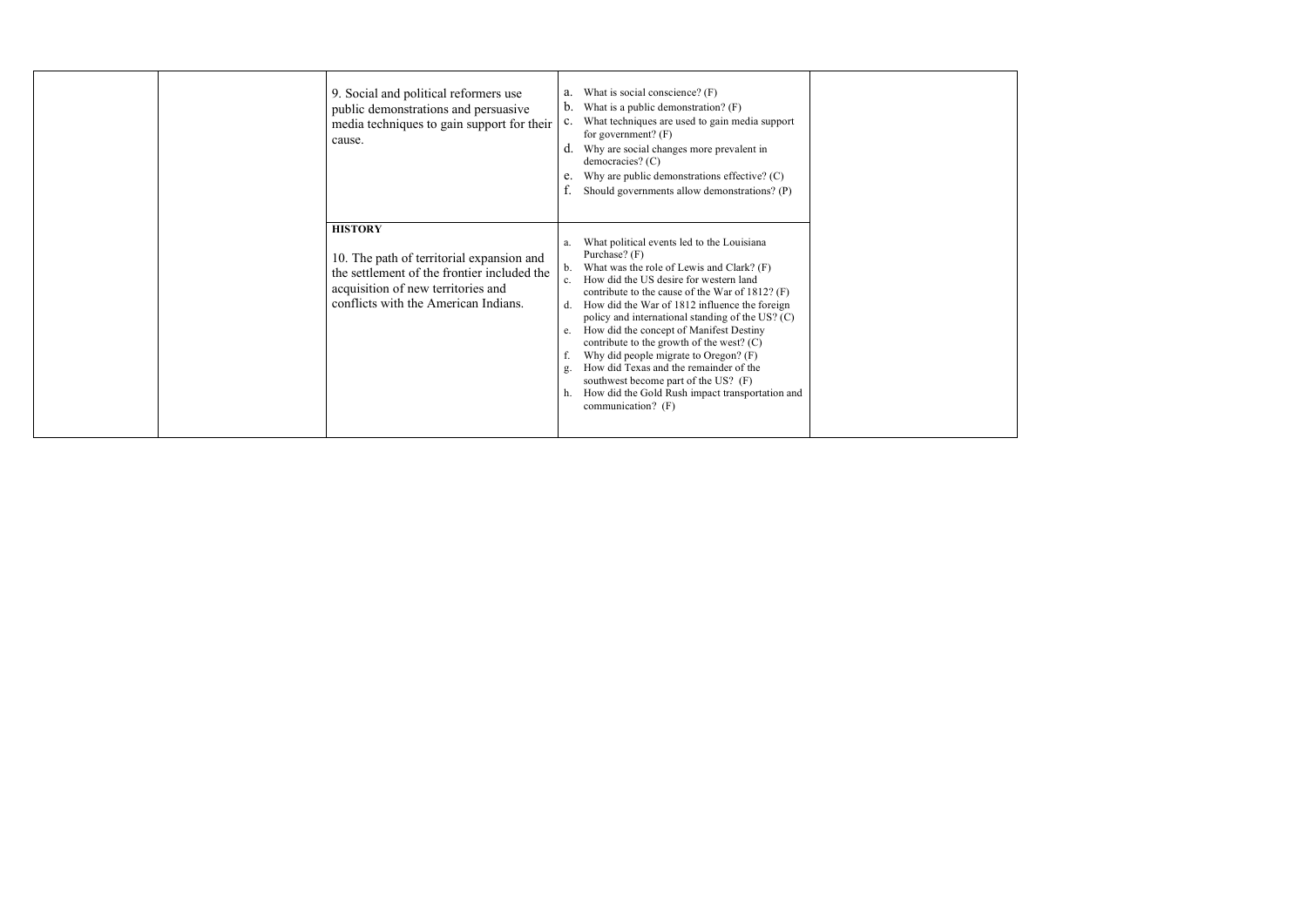

| <b>TIMEFRAME</b> | <b>CONTENT/THEME</b>                                                                                   | <b>CORE GOALS/SKILLS</b>                                                                                                                 | <b>ASSESSMENT</b><br>$F =$ FACTUAL; $C =$ CONCEPTUAL;<br>$P =$ PHILOSOPHICAL                                                                                                                                                                                                                                                                                                                                                                                                                                                                                                                                                                                                                                                                                                                      | <b>SUGGESTED RESOURC</b> |
|------------------|--------------------------------------------------------------------------------------------------------|------------------------------------------------------------------------------------------------------------------------------------------|---------------------------------------------------------------------------------------------------------------------------------------------------------------------------------------------------------------------------------------------------------------------------------------------------------------------------------------------------------------------------------------------------------------------------------------------------------------------------------------------------------------------------------------------------------------------------------------------------------------------------------------------------------------------------------------------------------------------------------------------------------------------------------------------------|--------------------------|
| 9 WEEKS          | <b>Civil War and</b><br><b>Reconstruction:</b><br>Prejudice,<br><b>Conflict and</b><br><b>Equality</b> | <b>CULTURE</b><br>1. Economic, social, and cultural differences<br>can lead to a variety of perspectives on issues<br>of public concern. | What is culture? $(F)$<br>a.<br>How are cultures different? $(F)$<br>$\mathbf b$<br>How were the cultures of the North and South<br>c.<br>alike and different prior to the Civil War? (F)<br>d. What social and economic groups existed prior<br>to the Civil War? $(F)$<br>e. What were some of the economic, social, and<br>cultural differences that led to different<br>perspectives between the North and South? (F)<br>f. How do different values and perceptions<br>between groups create conflict? (C)<br>Why does prejudice often exist between<br>g.<br>different groups of people? $(C)$<br>h. What factors lead to prejudice and<br>discrimination? $(C)$<br>Is inequality unique to the Civil War era? (C)<br>Do all nations believe that people should be<br>treated equally? $(P)$ |                          |
|                  |                                                                                                        | 2. Different perspectives can generate social<br>and political conflict.                                                                 | What were some of the belief systems about<br>a.<br>the institution of slavery? (F)<br>b. Why are value conflicts particularly heated and<br>difficult to resolve? $(C)$<br>c. Why would disputes over slavery be<br>considered a conflict of values? (P)<br>d. Can you think of any other "value conflicts" in<br>today's society? (P)                                                                                                                                                                                                                                                                                                                                                                                                                                                           |                          |
|                  |                                                                                                        | 3. Availability of human and material resources<br>provides a tactical advantage in times of war.                                        | What resources were available to the North and<br>a.<br>the South during the Civil War? (F)<br>What advantage did the North have over the<br>South? $(F)$<br>What were some of the common battlefield<br>c.<br>tactics during the Civil War? (F)<br>d. Are the tactics used on the battlefield of the<br>Civil War still integrated into present day<br>conflicts? $(C)$<br>e. What were some of the qualities of leadership<br>that benefited either side of the war? (C)                                                                                                                                                                                                                                                                                                                        |                          |